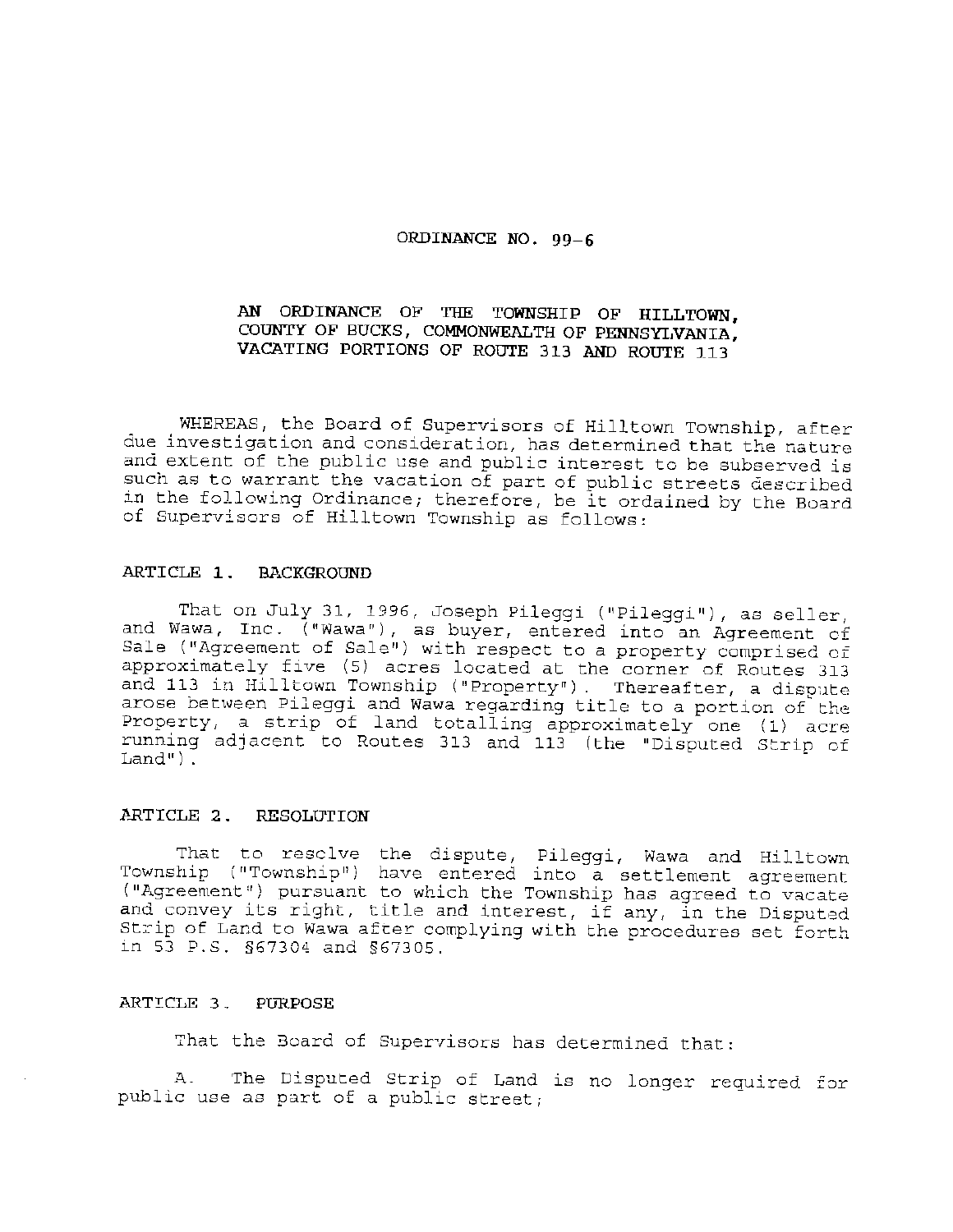B. No future use of the same for street purposes is reasonably anticipated; and

C. Fuller utilization of such land by abutting property is to the ultimate advantage of the public.

#### **ARTICLE 4. EASEMENT**

Pursuant to the Agreement, the Township holds, and will continue to hold, a perpetual easement over the Disputed Strip of Land· for the purposes of controlling and managing stormwater drainage, eliminating visual obstructions affecting traffic, and providing for the general improvement of the existing roadway at the intersection of Routes 313 and 113 .

#### **ARTICLE** 5. **ENACTMENT**

Now, therefore, the following portions of Routes 313 and 113 are hereby vacated:

> That certain strip of land totalling approximately one (1) acre along Routes 313 and 113 as described on the legal description attached hereto and incorporated herein as Exhibit "A."

## **ARTICLE 6. SEVERABILITY**

In the event that any section, sentence, clause, phrase or word of this Ordinance shall be declared illegal, invalid or unconstitutional by any court of competent jurisdiction, such declaration shall not prevent, preclude or otherwise foreclose enforcement of any of the remaining portions of this Ordinance.

### **ARTICLE 7. REPEALER**

All ordinances or parts of ordinances inconsistent herewith or in conflict with any of the terms hereof are, to the extent of said inconsistencies or conflicts, hereby specifically repealed.

## **ARTICLE 8. EFFECTIVE DATE**

The road vacation herein described shall become effective upon expiration of the period allowed for filing of exceptions to this